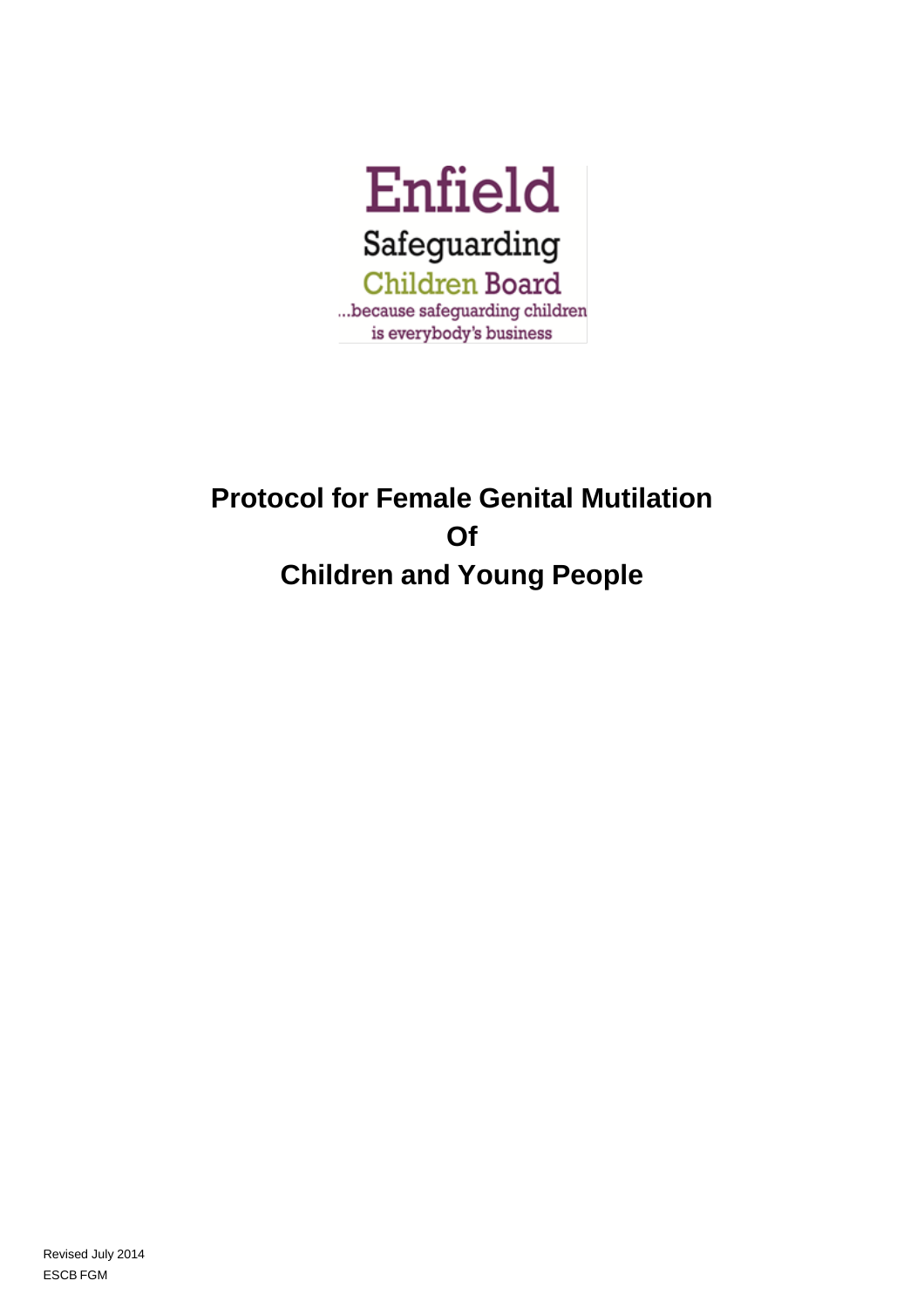Enfield Local Safeguarding Children Board (ECSB) have worked collaboratively with Enfield Primary Care Trust and all partner agencies, particularly Linda Squelch, Head teacher, Brettenham Primary School, Jenny Jones, Head teacher, Chesterfield School, Dr Mala German, CAMHS, and Police to develop practice guidelines to aid professional work to safeguard children who may be subject to or suffering the effects of Female Genital Mutilation.

ESCB Female Genital Mutilation Sub-Group wish to thank Janette Shaw, Nurse Consultant/Designated Nurse for Child Protection, Waltham Forest Primary Care Trust, and Waltham Forest Local Safeguarding Children Board for their support and use of their Guidance and Protocol, which has supported the formulation of this document.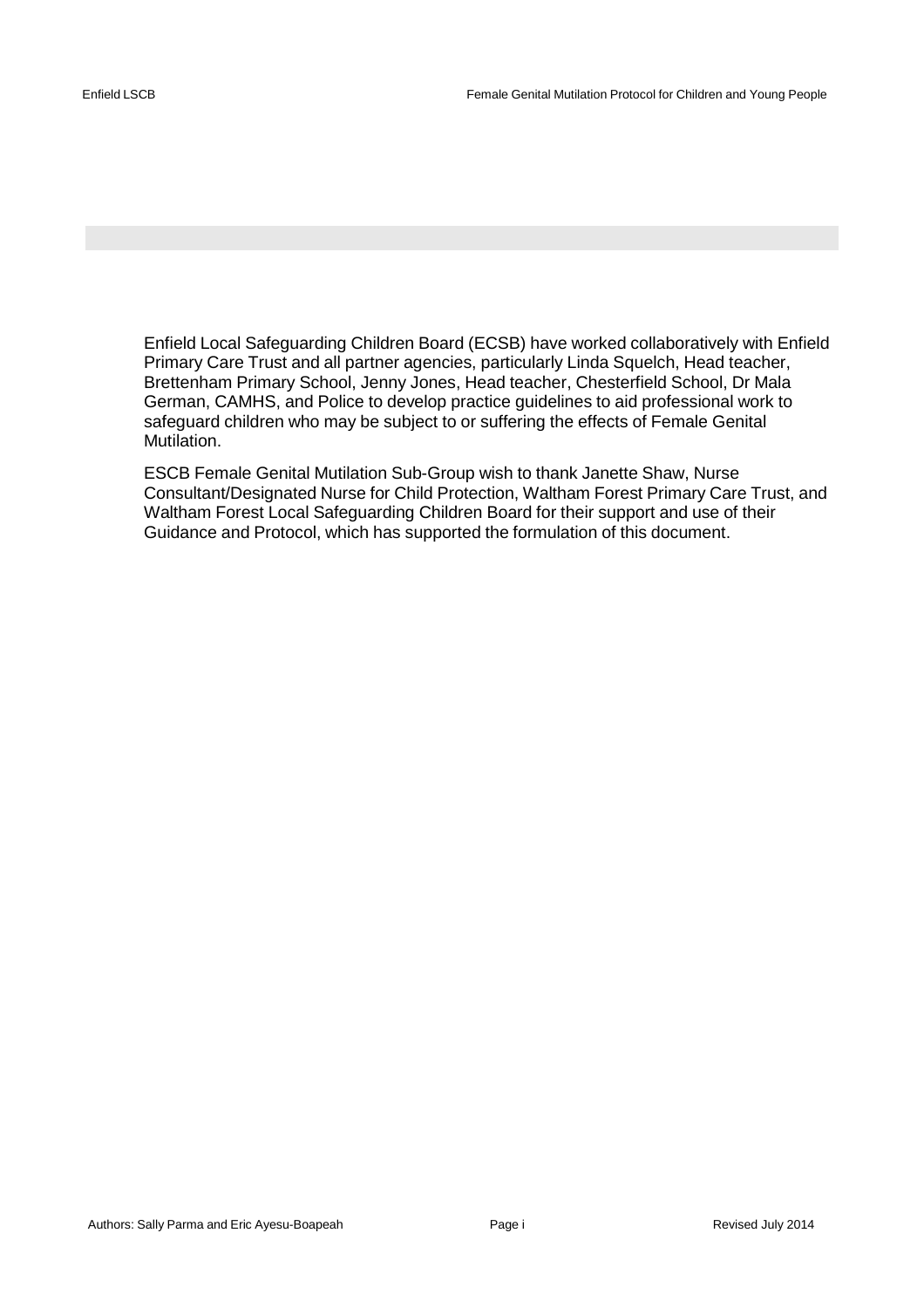# **Contents**

| 1              |  |  |  |
|----------------|--|--|--|
| 1.1            |  |  |  |
| $\overline{2}$ |  |  |  |
| 3              |  |  |  |
| 3.1            |  |  |  |
| 3.2            |  |  |  |
| 3.3            |  |  |  |
| 4              |  |  |  |
| 4.1            |  |  |  |
| 5              |  |  |  |
| 6              |  |  |  |
| 7              |  |  |  |
| 7.1            |  |  |  |
| 7.2            |  |  |  |
| 7.3            |  |  |  |
| 7.4            |  |  |  |
| 7.5            |  |  |  |
| 8              |  |  |  |
| 9              |  |  |  |
| 11             |  |  |  |
|                |  |  |  |
|                |  |  |  |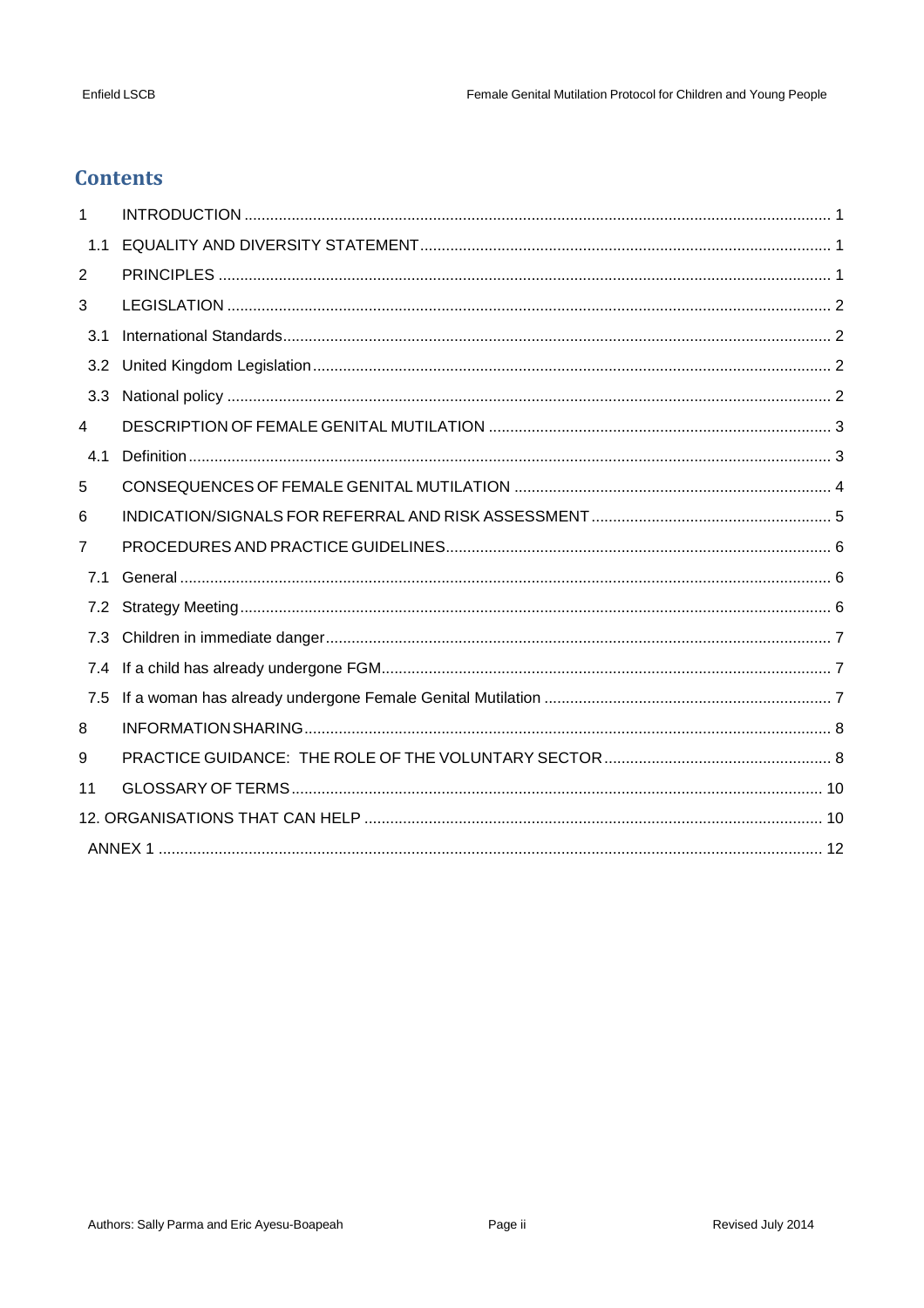# <span id="page-3-0"></span>**FEMALE GENITAL MUTILATION**

Female Genital Mutilation (FGM) is much more common than most people realise, both worldwide, and in the UK. With migration to Western countries from areas where FGM is practiced, it is increasingly found in immigrant communities in the United States, Canada, Europe, and Australia. World Health Organisation (1997)

It is practiced in over 28 African countries, parts of the Middle and Far East. There are substantial populations from countries where FGM is endemic in London, Liverpool, Birmingham, Sheffield and Cardiff but it is likely that communities in which FGM is practiced reside throughout the UK.

In the world today there are an estimated 100 million to 140 million girls and women who have been subjected to the operation. Currently, about 3 million girls, the majority under 15 years of age, undergo the procedure every year. World Health Organisation (2007)

To respond to increasing diversity within the Borough, and in tandem with the launch of the London Safeguarding Children Board (LSCB) Female Genital Mutilation Procedure, ESCB has produced this protocol.

# <span id="page-3-1"></span>**1.1 EQUALITY AND DIVERSITY STATEMENT**

This protocol affects a group of young females who are particularly vulnerable. Any decisions or plans for these girls/young women need to be based on good quality assessments and be sensitive to the issues of race, culture, gender, religion and sexuality, so far as not to stigmatise the child or the practicing community.

- <span id="page-3-2"></span>2.1.1 Female Genital Mutilation is illegal and is prohibited by the **Female Genital Mutilation Act 2003.**
- 2.1.2 It is acknowledged that some families see FGM as an act of love rather than cruelty. FGM causes significant harm both in the short and long term and constitutes physical and emotional abuse to children and is unlawful in this country.
- 2.1.3 Accessible, acceptable and sensitive Health, Education, Police, Social Care and Voluntary Sector services must underpin the protocol.
- 2.1.4 All agencies should work in partnership with members of local communities, to empower individuals to develop support networks and education programmes.
- 2.1.5 The Rights of the Child as stated in the UN Convention (1989) will underpin this protocol.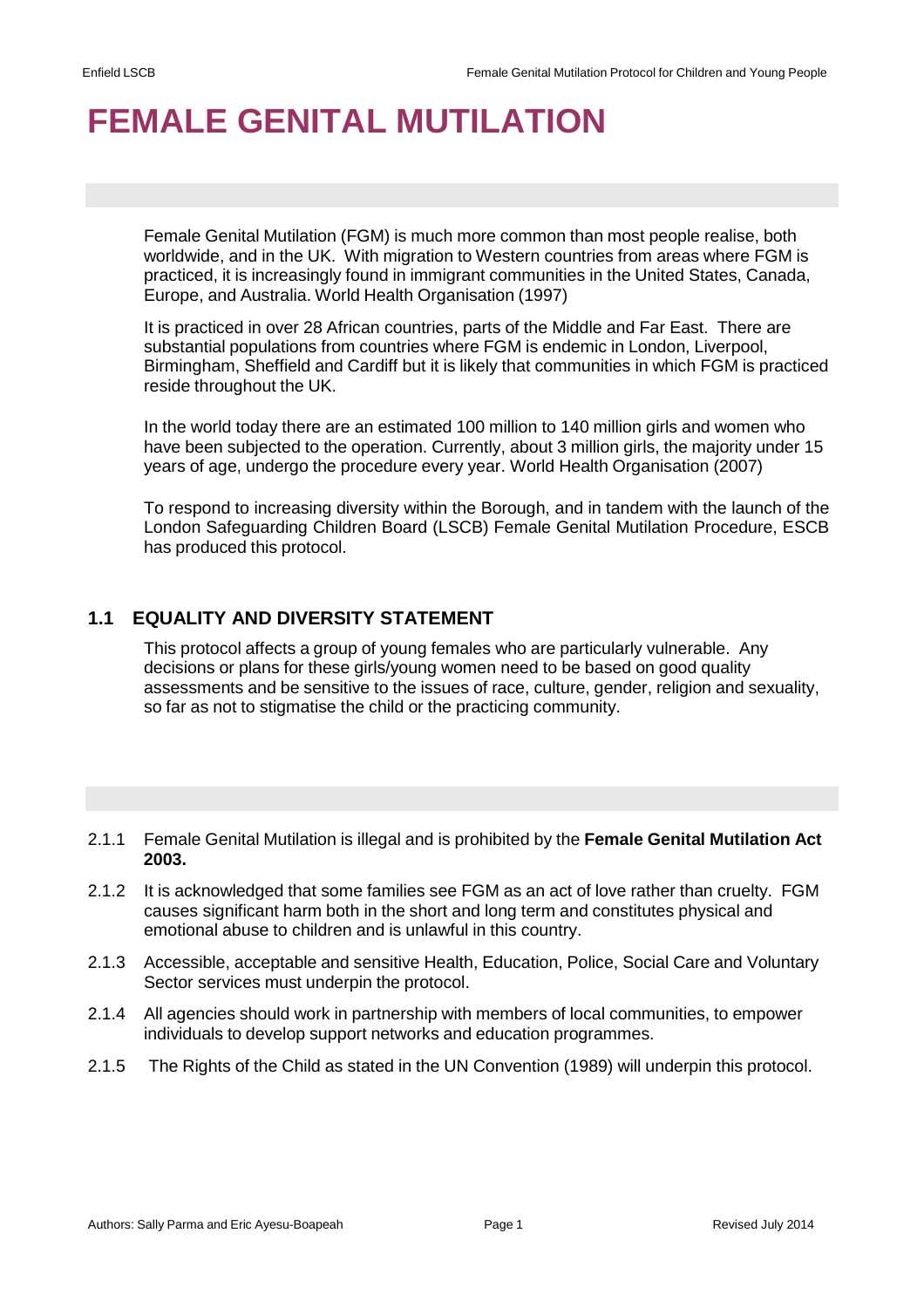# <span id="page-4-1"></span><span id="page-4-0"></span>**3.1 International Standards**

- 3.1.1 Legislation against FGM in the UK includes both international standards and national legislation.
- 3.1.2 There are two international conventions, which contain articles that can be applied to FGM. Signatory states, including the UK, have an obligation under these standards to take legal action against FGM. They are:
	- **The UN Convention on the Rights of the Child**, ratified by the UK Government on 16th December 1991, was the first binding instrument explicitly addressing harmful traditional practices as a human rights violation. It specifically requires Governments to take all effective and appropriate measures with a view to abolishing traditional practices prejudicial to the health of children.
	- **The UN Convention on the Elimination of All Forms of Discrimination against Women**, which came into force in 1981, recognises FGM as a form of gender based violence against women. It calls on signatory Governments to take appropriate and effective measures with a view to eradicating the practice, including introducing appropriate health care and education strategies.
- 3.1.3 These conventions have been strengthened by two world conferences. **The International Conference on Population and Development** (ICPD, Cairo, September 1994) mentioned and condemned FGM specifically in several of its articles. **The World Conference on Women** (Beijing 1995) also condemned FGM and called upon Governments to actively support programmes to stop it.

# <span id="page-4-2"></span>**3.2 United Kingdom Legislation**

3.2.1 In England, Wales and Northern Ireland all forms of FGM are illegal under the Female Genital Mutilation Act (2003), and in Scotland it is illegal under the Prohibition of FGM (Scotland) Act 2005.

The UK law states that "A person is guilty of an offence if s/he, excises, infibulates or otherwise mutilates the whole or any part of a girl's labia, labia majora, labia minora or clitoris except for operations performed on specific physical and mental health grounds by registered medical or nursing practitioners. It is also an offence to assist a girl to mutilate her own genitalia" (See FGM Type 3, in section 4).

- 3.2.2 FGM is a criminal offence, which extends to acts performed outside of the UK and to any person who advises helps or forces a girl to inflict FGM on herself. Any person found guilty of an offence under the Female Genital Mutilation Act (2003) will be liable to a fine or imprisonment up to 14 years, or both.
- 3.2.3. Under the Children Act (1989) Local Authorities can apply to the Courts for various Orders to prevent a child being taken abroad for mutilation.

# <span id="page-4-3"></span>**3.3 National policy**

- 3.3.1 The UK Government's Every Child Matters (2006): Change for Children Programme, which includes the Children's NSF, and is supported by the Children Act (2004), requires all agencies to take responsibility for safeguarding and promoting the welfare of every child to enable them to:
	- Be healthy
	- Stay safe
	- Enjoy and achieve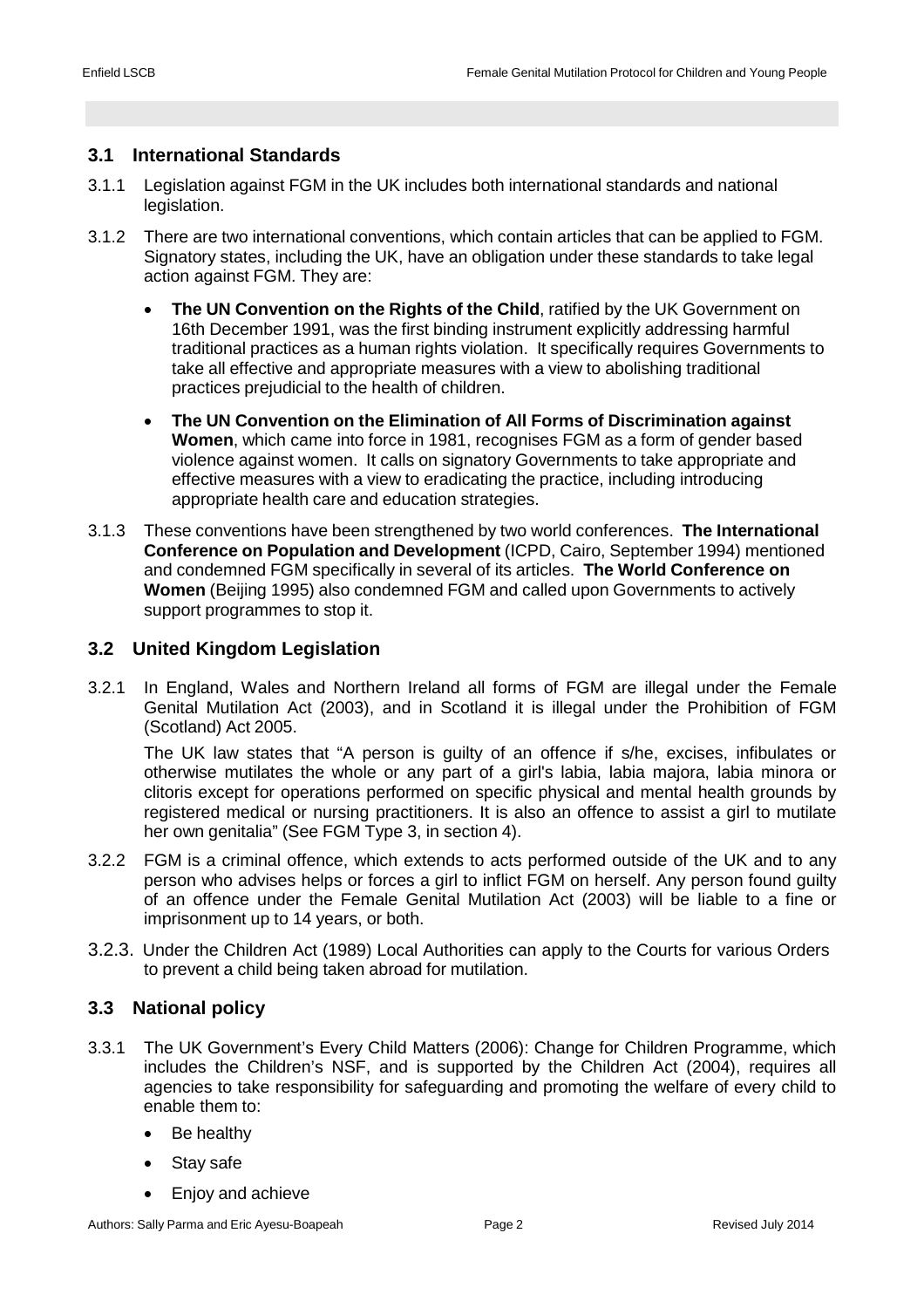- Make a positive contribution
- Achieve economic well-being
- 3.3.2 Working within this policy framework, professionals and volunteers from all agencies have a statutory responsibility to safeguard children from being abused through FGM.

#### <span id="page-5-1"></span><span id="page-5-0"></span>**4.1 Definition**

- 4.1.1 "FGM constitutes all procedures which involve partial or total removal of the external female genitalia or injury to the female genital organs whether for cultural or other non-therapeutic reasons" (WHO, 1996)
- 4.1.2 The specific form that FGM takes varies from one country to another and there are difficulties associated with any classification. There is significant variation in the extent of the cutting because of the poor conditions in which it is carried out. **Girls and women may not know the type they have experienced.**

#### **4.2 Types of FGM**

- 4.2.1 Female Genital Mutilation and other terms (see glossary) has been classified by the WHO into four types:
	- Type 1: Circumcision

Excision of the prepuce with or without excision of part or the entire clitoris

• Type 2: Excision (Clitoridectomy)

Excision of the clitoris with partial or total excision of the labia minora (small lips which cover and protect the opening of the vagina and the urinary opening). After the healing process has taken place, scar tissue forms to cover the upper part of the vulva region.

• Type 3: Infibulation (also called Pharaonic Circumcision)

This is the most severe form of female genital mutilation. Infibulation often (but not always) involves the complete removal of the clitoris, together with the labia minora and at least the anterior two-thirds and often the whole of the medial part of the labia majora (the outer lips of the genitals). The two sides of the vulva are then sewn together with silk, catgut sutures, or thorns leaving only a very small opening to allow for the passage of urine and menstrual flow. This opening can be preserved during healing by insertion of a foreign body.

• Type 4: Unclassified

This includes all other procedures on the female genitalia including pricking, piercing or incising of the clitoris and or labia; stretching of the clitoris and or labia; cauterisation by burning of the clitoris and surrounding tissues; scraping of the tissue surrounding the vaginal orifice (angurya cuts) or cutting of the vagina (gishiri cuts); introduction of corrosive substances or herbs into the vagina to cause bleeding or for the purposes of tightening or narrowing it; and any other procedure that falls under the definition of female genital mutilation given above.

#### **4.3 Age and procedure**

4.3.1 The age at which girls are subjected to Female Genital Mutilation varies greatly, from shortly after birth to any time up to adulthood.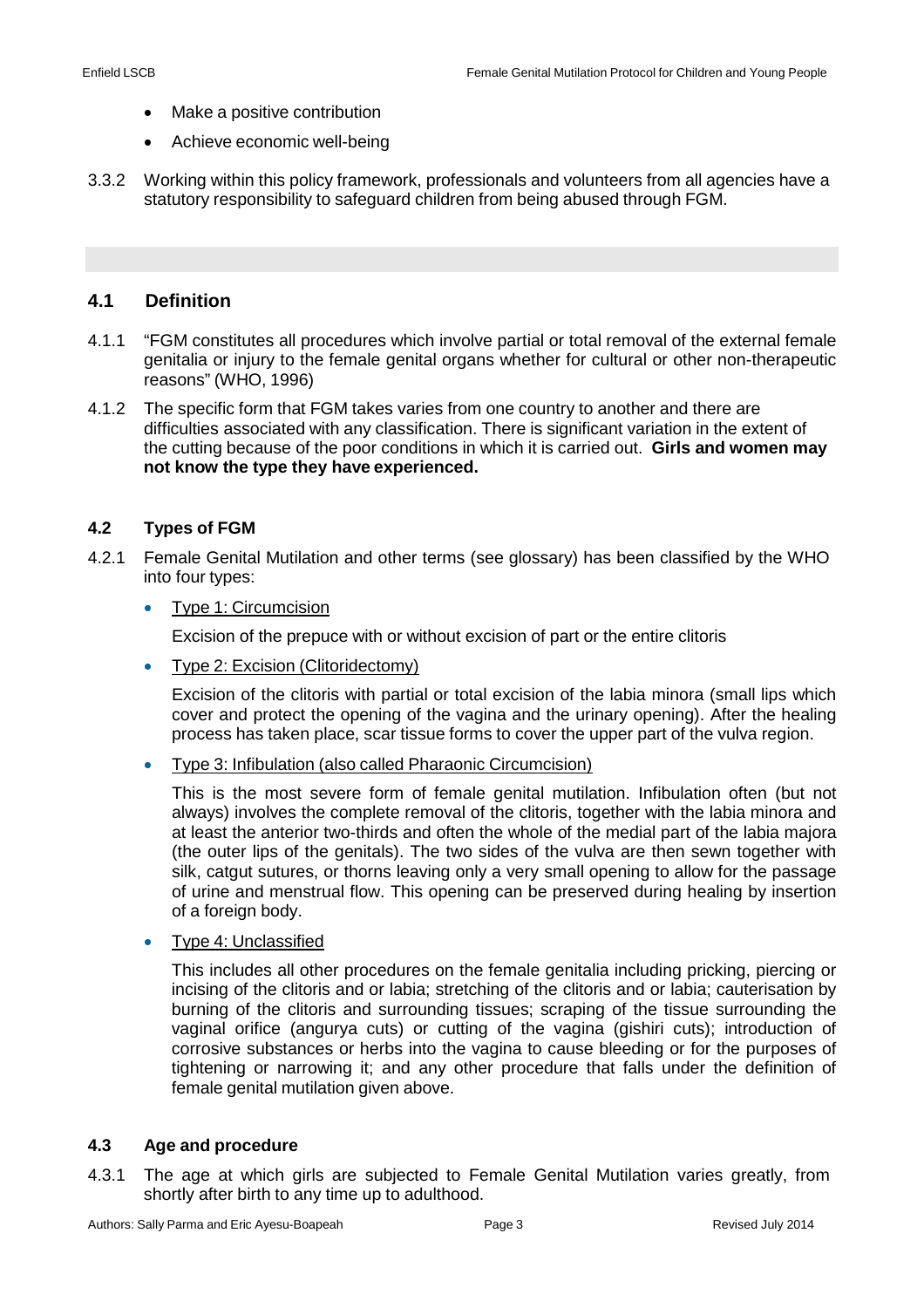- 4.3.2 FGM is usually carried out by the older women in a practicing community, for whom it is a way of gaining prestige and can be a lucrative source of income in some communities.
- 4.3.3 The arrangements for the procedure usually include the child being held down on the floor by several women and the procedure carried out without medical expertise, attention to hygiene and anesthesia. The instruments used include unsterilised household knives, razor blades, broken glass and sharpened stones. In addition the child is subjected to the procedure unexpectedly.

Some health professionals are performing FGM in the belief that it offers more protection from infection and pain. However, the medicalisation of FGM is condemned by all international groups including the WHO and is illegal.

<span id="page-6-0"></span>5.1.1 Many women appear to be unaware of the relation between FGM and its health consequences; in particular the complications affecting sexual intercourse and childbirth which occur many years after the mutilation has taken place.

#### 5.1.2 **Short-term health implications**

- a) Severe pain and shock
- b) Haemorrhage
- c) Wound infections including Tetanus and blood borne viruses (including HIV, Hepatitis B and C);
- d) Urinary retention;
- e) Injury to adjacent tissues;
- f) Fracture or dislocation as a result of restraint;
- g) Damage to other organs
- h) Death

#### 5.1.3 **Long-term health implications**

- a) Chronic vaginal and pelvic infections;
- b) Difficulties in menstruation;
- c) Difficulties in passing urine and chronic urine infections
- d) Renal impairment and possible renal failure
- e) Damage to the reproductive system including infertility;
- f) Infibulation cysts, neuromas and keloid scar formation;
- g) Complications in pregnancy and delay in the second stage of childbirth;
- h) Maternal or foetal death
- i) Psychological damage; including a number of mental health and psychosexual problems including depression, anxiety, and sexual dysfunction
- j) Increased risk of HIV and other sexually transmitted infections.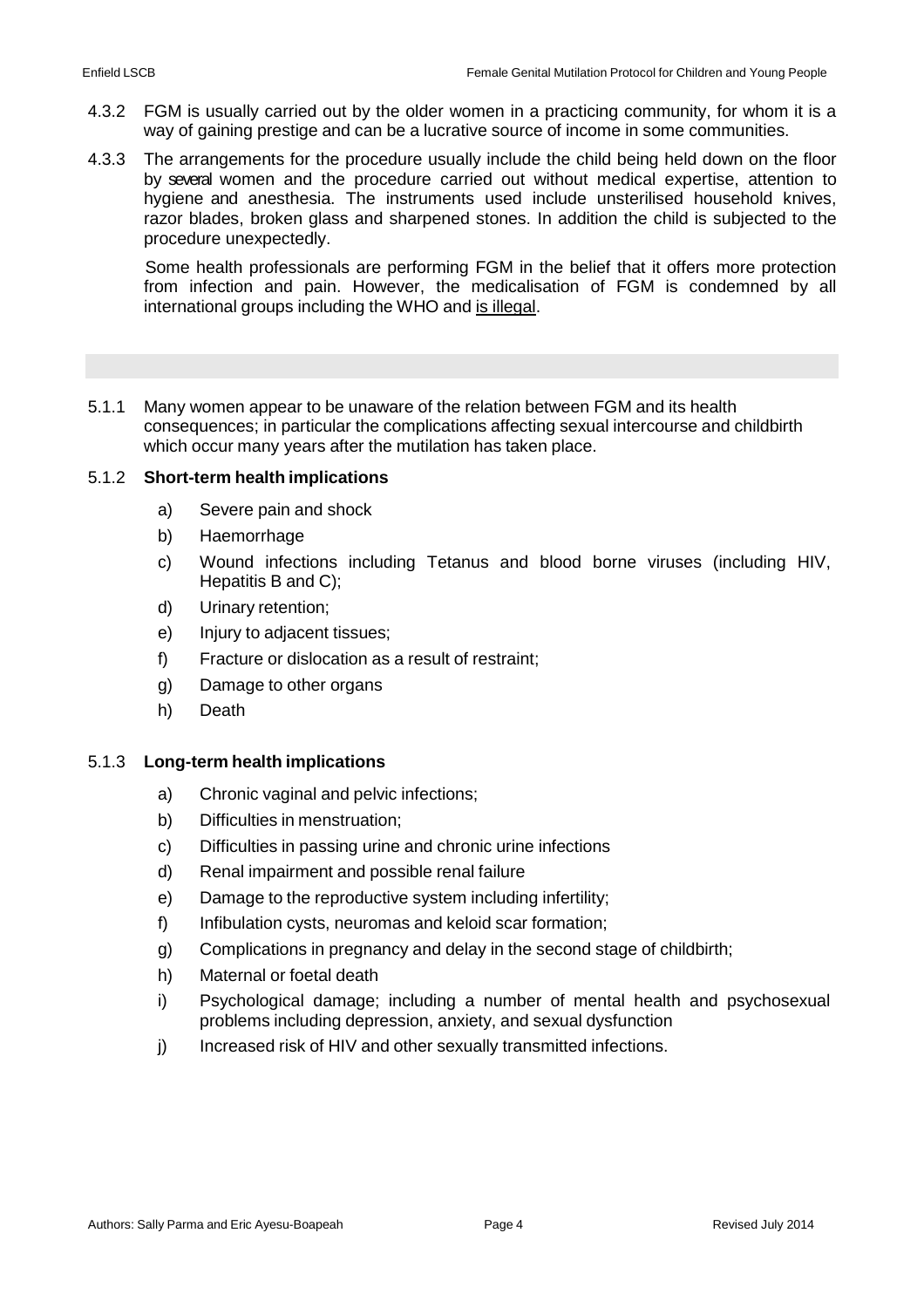# <span id="page-7-0"></span>**6.1 Professionals need to be aware of the possibility of FGM. The following are potential indicators that FGM may take place. Professionals should be vigilant at all times to the following:**

- The family comes from a community that is known to practise FGM. E.g. Somalia, Sudan and other African countries. (See introduction). It may be possible that they will practice FGM if a female family elder is present in the family network.
- Any female child born to a woman who has been subjected to FGM must be considered to be at risk, as must other female children in the extended family.
- Parents state that they or a relative will take the child out of the country for a prolonged period.
- A child may talk about a long holiday to her country of origin or another country where the practice is prevalent, including African countries and the Middle East.
- The child may confide to a professional that she is to have a 'special procedure' or to attend a special occasion.
- Reference to FGM/Circumcision is heard in conversation, for example a child may request help from a teacher or another adult.
- Individually these thresholds may not indicate risk but if there are two or more present this could signal risk to the child and you will need to implement your organisation's child protection / safeguarding procedures.

# **6.2 Indications that Female Genital Mutilation may have already taken place include:**

- A child may spend long periods of time away from the classroom during the day with bladder or menstrual problems.
- There may be prolonged absences from school.
- A prolonged absence from school with noticeable behaviour changes on the girl's return could be an indication that a girl has recently undergone FGM.
- At antenatal booking the holistic assessment may identify women who have undergone FGM. Midwives and Obstetricians should then plan appropriate care for pregnancy and delivery (RCOG 2003, RCM 1998).
- Professionals also need to be vigilant to the needs of children who may/are suffering the adverse consequence of the practice.

# **6.3 Reasons given for continued Practice of Female Genital Mutilation**

- Family honour;
- Custom and tradition;
- Hygiene and cleanliness;
- Preservation of virginity/chastity;
- Social acceptance especially for marriage;
- A mistaken belief that it is a religious requirement;
- A sense of group belonging.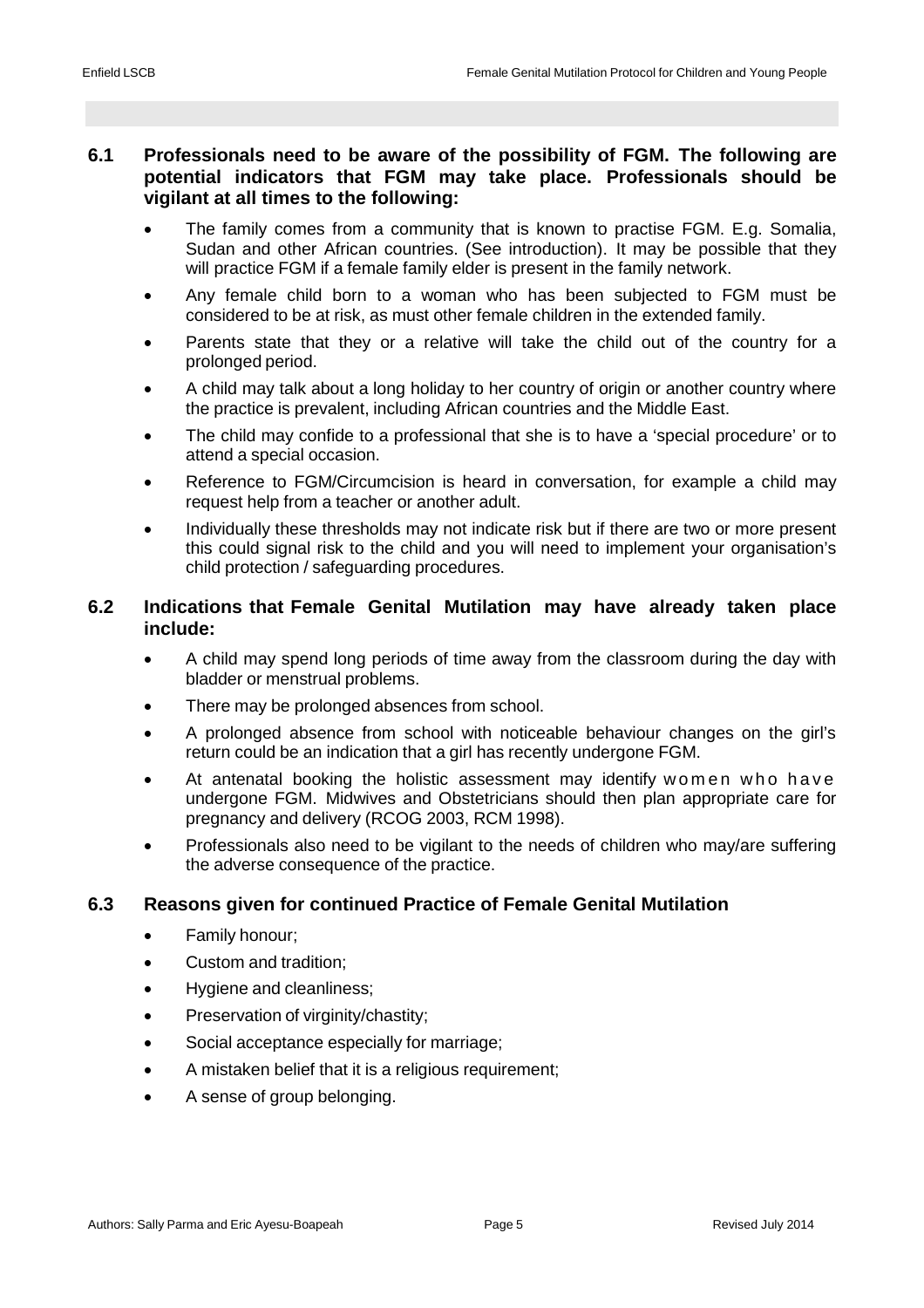# <span id="page-8-1"></span><span id="page-8-0"></span>**7.1 General**

- 7.1.1 Educational and preventative programmes should seek to ensure that the genital mutilation of female children and young women does not occur. Professionals working in a diverse community must always consider the issue of FGM in their work with service users and their families.
- 7.1.2 Staff who have responsibility for child protection / safeguarding work must be acquainted with child protection procedures and existing local preventative programmes relating to FGM.
- 7.1.3 At the first contact professionals must consider the cultural background of the girl/woman (see Introduction).
- 7.1.4 If the service user is a woman who has undergone FGM, but at the contact has no children, educational and preventative advice and support must be given.
- 7.1.5 Consideration must also be given to any existing or future female children
- **7.1.6 If FGM is suspected a referral should be completed and the questions in Annex 1 asked. Both the referral and completed answers to be forwarded to the SPOE (single point of entry).**
- 7.1.7 Any information or concern that a child is at immediate risk of, or has undergone, FGM must result in a child protection referral to Social Care. Social Care will investigate (initially) under Section 47 of the Children Act (1989).
- 7.1.8 Professionals must work together to safeguard children and be aware of their own organisation's child protection/safeguarding procedures.
- 7.1.9 If a referral is received concerning one child, consideration must be given to whether siblings are at similar risk. Once concerns are raised about FGM there should also be consideration of possible risk to other children in the practicing community

# <span id="page-8-2"></span>**7.2 Strategy Meeting**

- 7.2.1 On receipt of a referral and following a discussion a strategy meeting must be convened within two working days, and should involve the referrer, representatives from Police, Social Care, Education, Health and Voluntary Services with specific expertise must be invited. Consideration may also be given to inviting a legal advisor (London Child Protection Procedures 2007).
- 7.2.2 The strategy meeting must first establish if either parents or child has had access to information about the harmful aspects of FGM and the law in the UK. If not - arrangements **must** be made to ensure who gives them appropriate information regarding the law and harmful consequences of FGM.
- 7.2.3 Every attempt should be made to work with parents on a voluntary basis to prevent the abuse. It is the duty of the investigating team to look at every possible way that parental co-operation can be achieved. However, the child's welfare is always paramount.
- 7.2.4 Where there is no information to suggest that significant harm is *imminent* the initial strategy meeting must make a decision to clarify all of the information about the family and the risk of harm, before taking any decision to continue with the formal child protection investigation. The information gathered during this initial assessment must then be considered at the review strategy meeting within 5 working days.
- 7.2.5 An interpreter/community advocate appropriately trained where possible regarding FGM should be used in all interviews with the family, and if possible, with their agreement. A female interpreter should be used and must not be a family relation.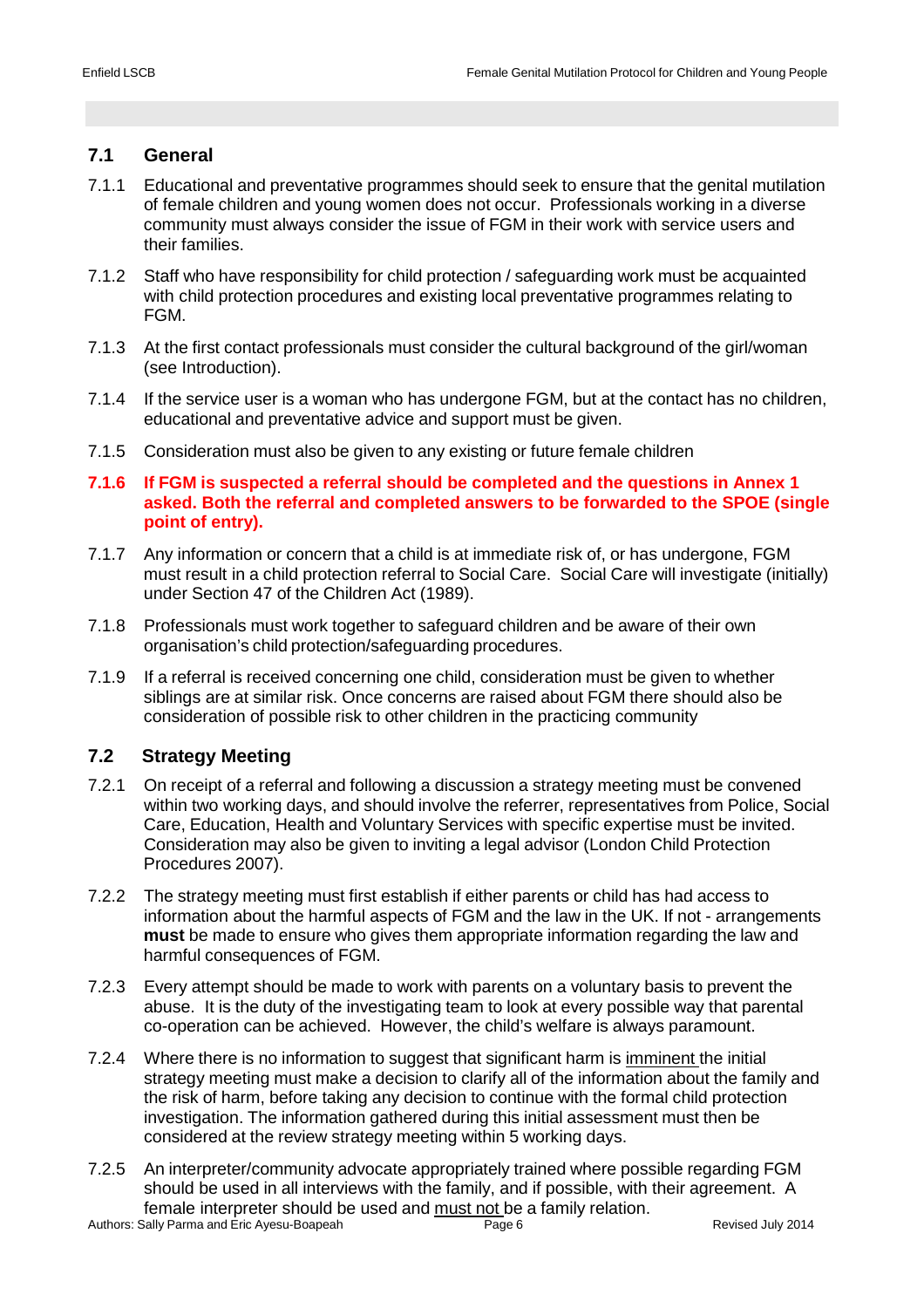- 7.2.6 If no agreement with the family is reached, the first priority is protection of the child and the least intrusive legal action should be taken to ensure the child's safety.
- 7.2.7 The primary focus is to prevent the child undergoing any form of FGM rather than removal from the family.

# <span id="page-9-0"></span>**7.3 Children in immediate danger**

- 7.3.1 Where there is good information that the child is being taken from the UK imminently (within 2 days), legal advice should be sought in order to consider taking action to prevent the child moving before the S47 enquiries have been carried out.
- 7.3.2 If the strategy meeting decides that the child is in immediate danger of FGM and parents cannot satisfactorily guarantee that they will not proceed with it, then discussion should take place between Social Care and Police to agree whether the Police will secure Police Protection and/or Social Care will apply for an Emergency Protection Order. In which case discussion with the Assistant Director for Education, Children's Services and Leisure (ECSL) should take place regarding the appropriateness of an Emergency Protection Order being sought.
- 7.3.3 The Chair will need to complete a Need to Know.

# <span id="page-9-1"></span>**7.4 If a child has already undergone FGM**

- 7.4.1 If a child has already undergone FGM and this comes to the attention of any professional, a referral should be made to Social Care. A strategy meeting must be convened within two days. The strategy meeting will consider how, where and when the procedure was performed and the implication of this.
- 7.4.2 The strategy meeting will need to consider carefully whether to continue enquiries or whether to assess the need for support services. Particular attention should be given to assessing the needs of any other girls in the family. If any legal action is being considered, legal advice must be sought.
- 7.4.3 A second strategy meeting should take place within ten working days of the referral, with the same chair. This meeting must evaluate the information collected in the enquiry and recommend whether a child protection conference is necessary. (LCPP 2007).
- 7.4.4 A girl who has already undergone FGM would not automatically be subject to a child protection conference or registered unless additional child protection / safeguarding concerns exist. However, she should be offered counselling and medical help. Consideration must be given to any other female siblings at risk and an assessment of them be completed.
- 7.4.5 A child protection conference should be considered if there are unresolved child protection / safeguarding issues once the initial investigation and assessment have been completed.

# <span id="page-9-2"></span>**7.5 If a woman has already undergone Female Genital Mutilation**

- 7.5.1 If a woman has already undergone FGM and this comes to the attention of any professional, consideration needs to be given to any child protection / safeguarding implications e.g. for younger siblings, daughters or extended family members and/or she has care of female child/ren a referral should be made to Social Care.
- 7.5.2 Subsequent single assessments should identify the most appropriate way of informing parents of the legal and health implications of FGM and assessing the potential risk to female children in the family.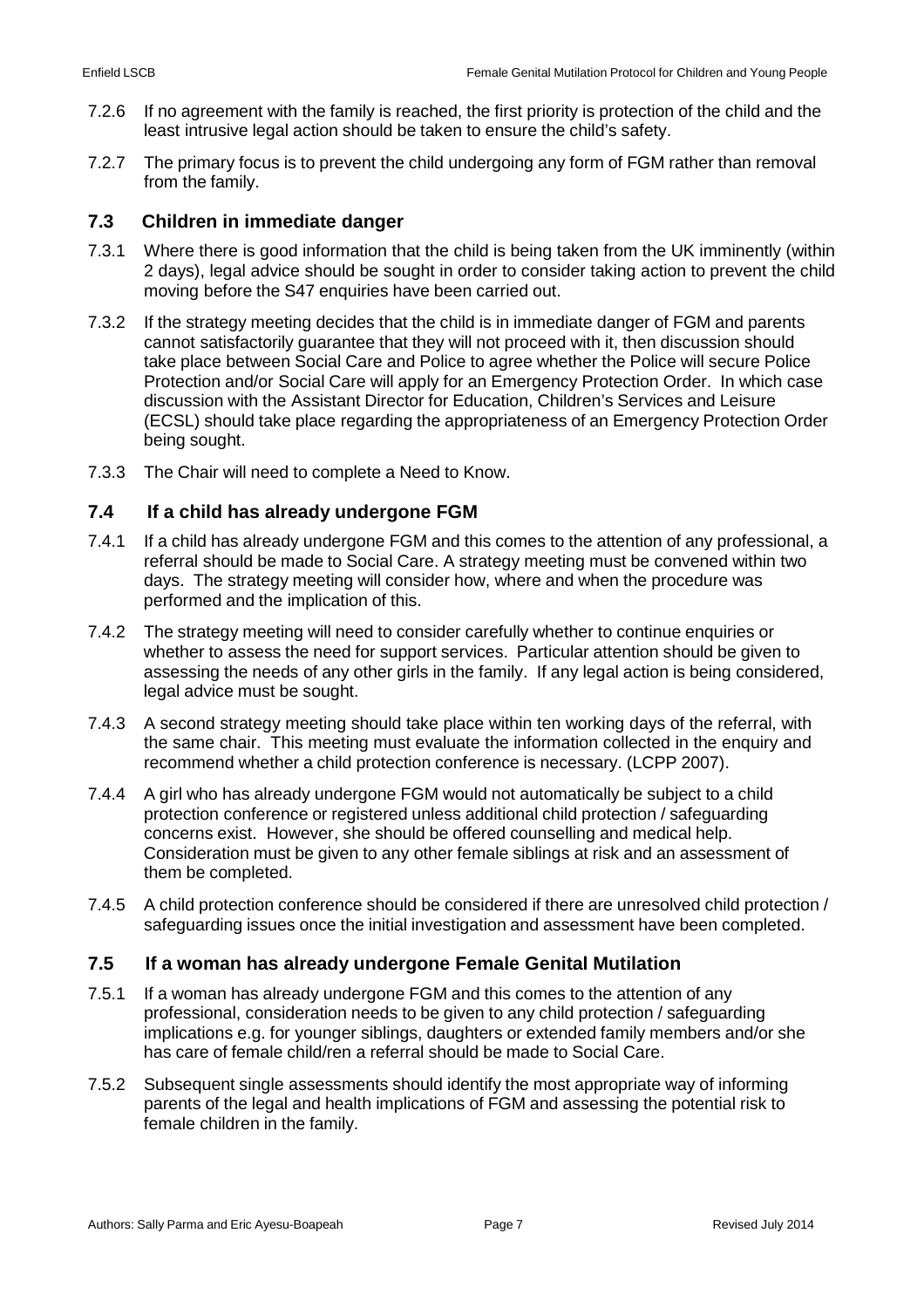<span id="page-10-0"></span>The London Safeguarding Children Board (2007) states 'Professionals in all agencies need to be confident and competent in sharing information appropriately, both to safeguard children from being abused through FGM and to enable children and women who have been abused through FGM to receive physical, emotional and psychological help'.

<span id="page-10-1"></span>Once it is suspected that FGM may have taken place or is about to take place the matter must be discussed with the voluntary worker's Line Manager and Social Care.

**A referral should then be made to the Referral and Assessment team at Charles Babbage House, telephone: 020 8379 2507 for their investigation as per London Child Protection Procedures.**

The referrer should keep written records of:

- Discussions with child
- Discussions with parent
- Discussions with managers
- · Information provided to Social Care
- · Decisions taken (clearly timed, dated and signed)
- · The referrer should confirm verbal and telephone referrals in writing, within 48 hours, using the Interagency Early Help Form.
- Further guidance regarding recording is available in LCPP (2007).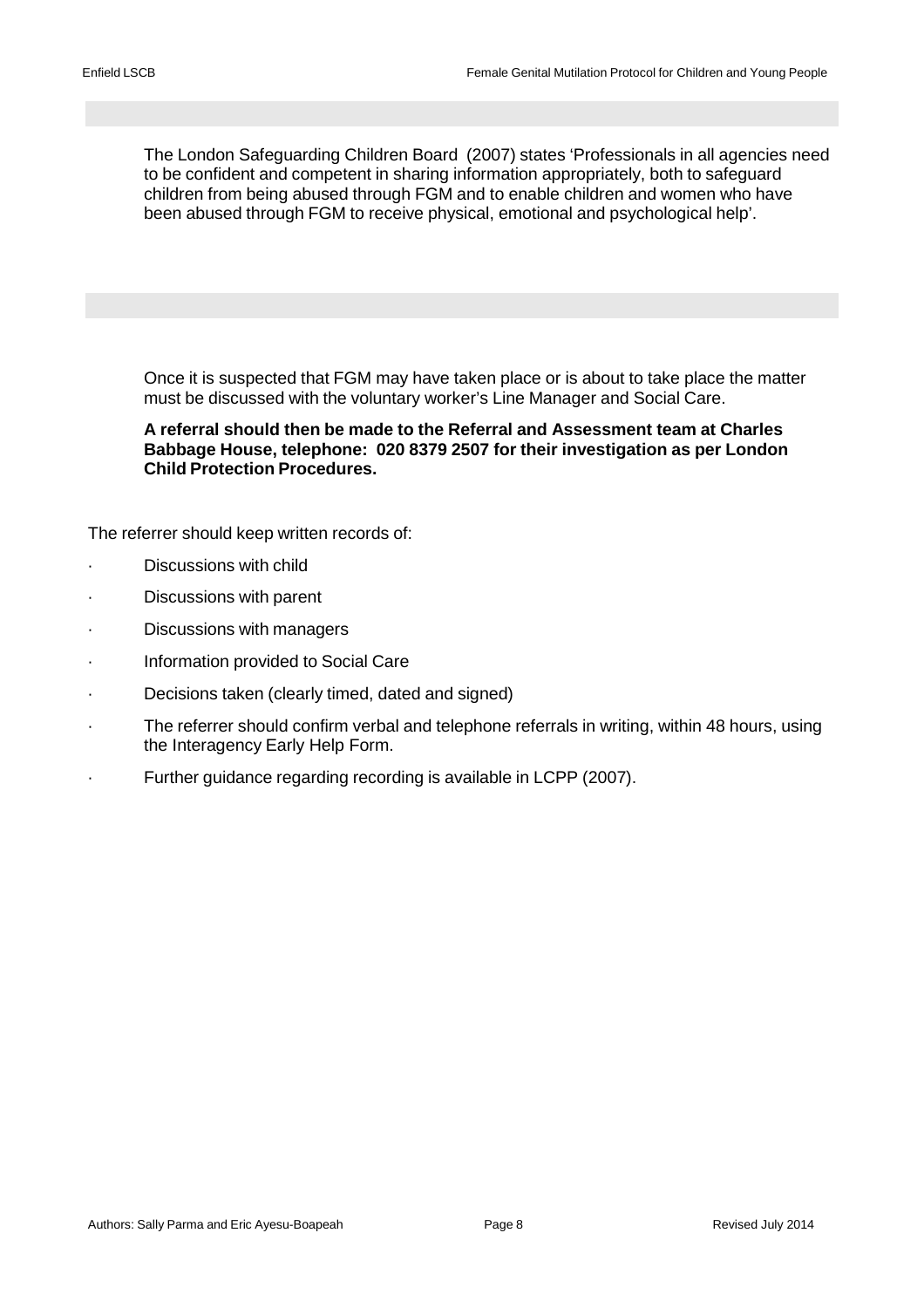# **10 REFERENCES**

- 1. Africans Unite Against Child Abuse (AFRUCA)
- 2. British Medical Association (2004), Female Genital Mutilation: Caring for Patients and Child Protection. Guidance from the BMA Ethics Department
- 3. Every Child Matters (2006)
- 4. Female Circumcision (Female Genital Mutilation) Royal College of Obstetricians and Gynaecologists, June (1997)
- 5. Female Genital Mutilation Act (2003)
- 6. The International Conference on Population and Development, ICPD, Cairo, September (1994)
- 7. London Borough of Waltham Forest FGM Protocol September (2006)
- 8. London Child Protection Procedures. (2007)
- 9. London Safeguarding Children Board
- 10. National Service Framework for Children, Young People and Maternity Services
- 11. Royal College of Midwifery
- 12. Royal College of Obstetricians and Gynaecologists
- 13. The Children Act (1989)
- 14. The Children Act (2004)
- 15. The UN Convention on the Elimination of All Forms of Discrimination against Women (1981)
- 16. United Nations Convention on the Rights of the Child (1989): Ratified December (1991)
- 17. UNICEF 2005, Innocenti Digest, Changing a Harmful Social Convention: Female Genital Mutilation/Cutting, UNICEF Innocenti Research Centre, Italy
- 18. Working Together to Safeguard Children A guide to inter-agency working to safeguard and promote the Welfare of Children. HM Government (2006)
- 19. The World Conference on Women (Beijing 1995)
- 20. World Health Organisation (1997), Management of Pregnancy, Childbirth and the Postpartum Period, Report of a WHO Technical Consultation Geneva, 15-17 October (1997)
- 21. World Health Organisation, estimated prevalence rates of FGM updated May (2001) <http://www.who.int/reproductive-health/fgm/>
- 22. Wales FGM Protocol (2005)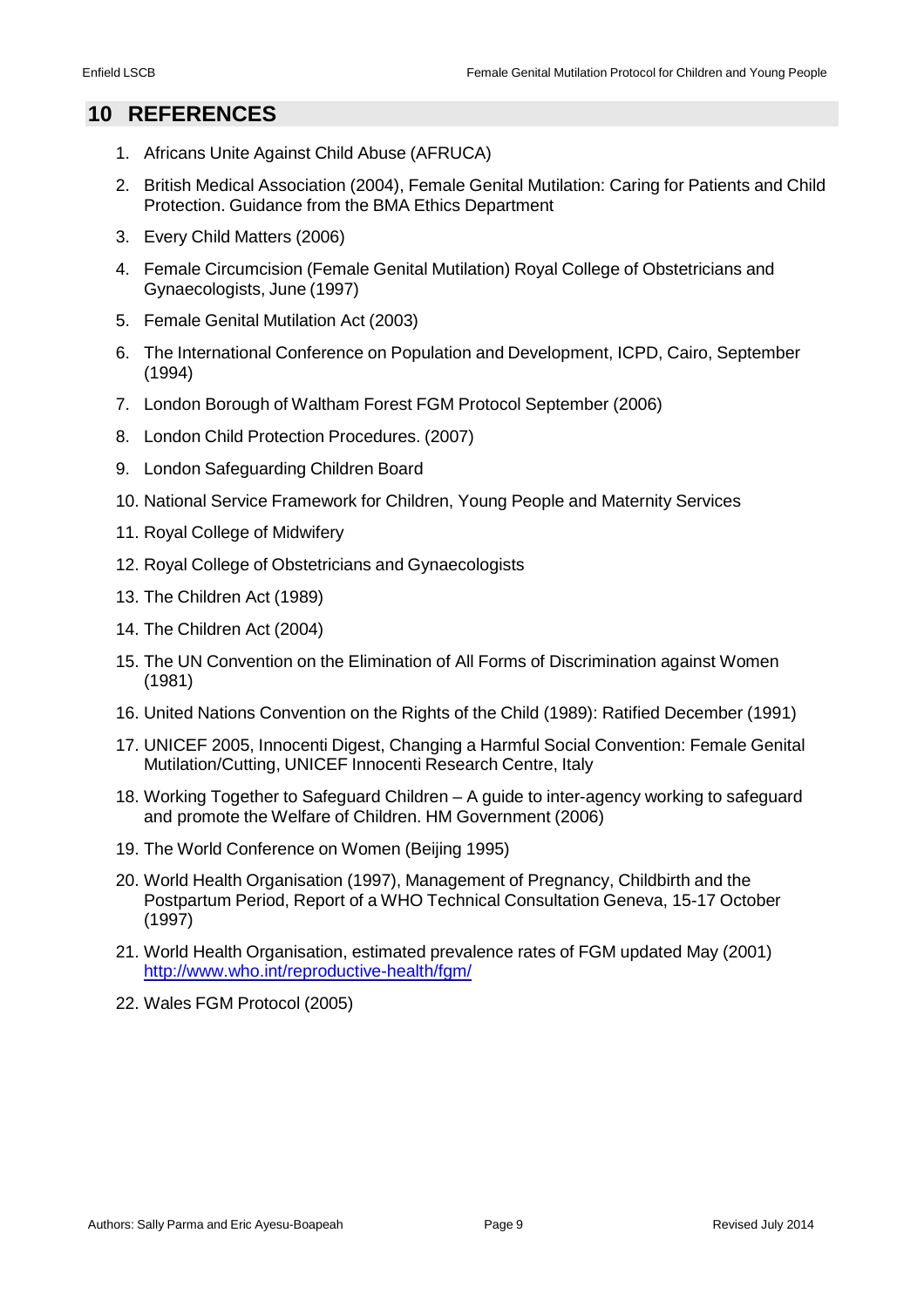- <span id="page-12-0"></span>1. Female Genital Mutilation is sometimes called Female Circumcision or Female Cutting
- 2. Closed The term "Closed" refers to type iii female genital mutilation where there is a long scar covering the vaginal opening. This term is particularly understood by the Somali and Sudanese communities
- 3. ESCB Enfield Local Safeguarding Children Board
- 4. Infibulation The term 'infibulation' is derived from the name given to the Roman practice of fastening a 'fibular' or 'clasp' through the large lips of a female genitalia (usually within marriage) in order to prevent illicit sexual intercourse.
- 5. LCPP London Child Protection Procedures
- 6. LSCB London Safeguarding Children Board
- 7. Need to Know An internal form for Social Care alerting Senior Management to serious issues.
- 8. Sunna Type i, Female Genital Mutilation may be known to some communities as Sunna which is an Islamic word used to describe an action by the Prophet Mohammed.
- 9. UNICEF The United Nations Children's Fund

# <span id="page-12-1"></span>**12. ORGANISATIONS THAT CAN HELP**

**1. Foundation for Women's Health Research & Development (Forward)** Unit 4, 765-767 Harrow Road, London NW10 5NY (0)20 8960 4000 <http://www.forwarduk.org.uk/key-issues/fgm>

2. **British Medical Association** BMA House, Tavistock Square, London WC1H 9JP Switchboard: 020 7387 4499 Fax: 020 7383 6400 <http://www.bma.org.uk/ap.nsf/Content/FGM>

#### 3. **AFRUCA - Africans Unite Against Child Abuse**

Unit 3D/F Leroy House 436 Essex Road London N1 3QP United Kingdom (0)20 7704 2261 [http://www.afruca.org](http://www.afruca.org/)

 **4. Iranian and Kurdish Women's Rights Organisation**

0207 9206460 [http://www.ikwro.org.uk/index.php?option=com\\_content&task=view&id=93&Itemid=50](http://www.ikwro.org.uk/index.php?option=com_content&task=view&id=93&Itemid=50)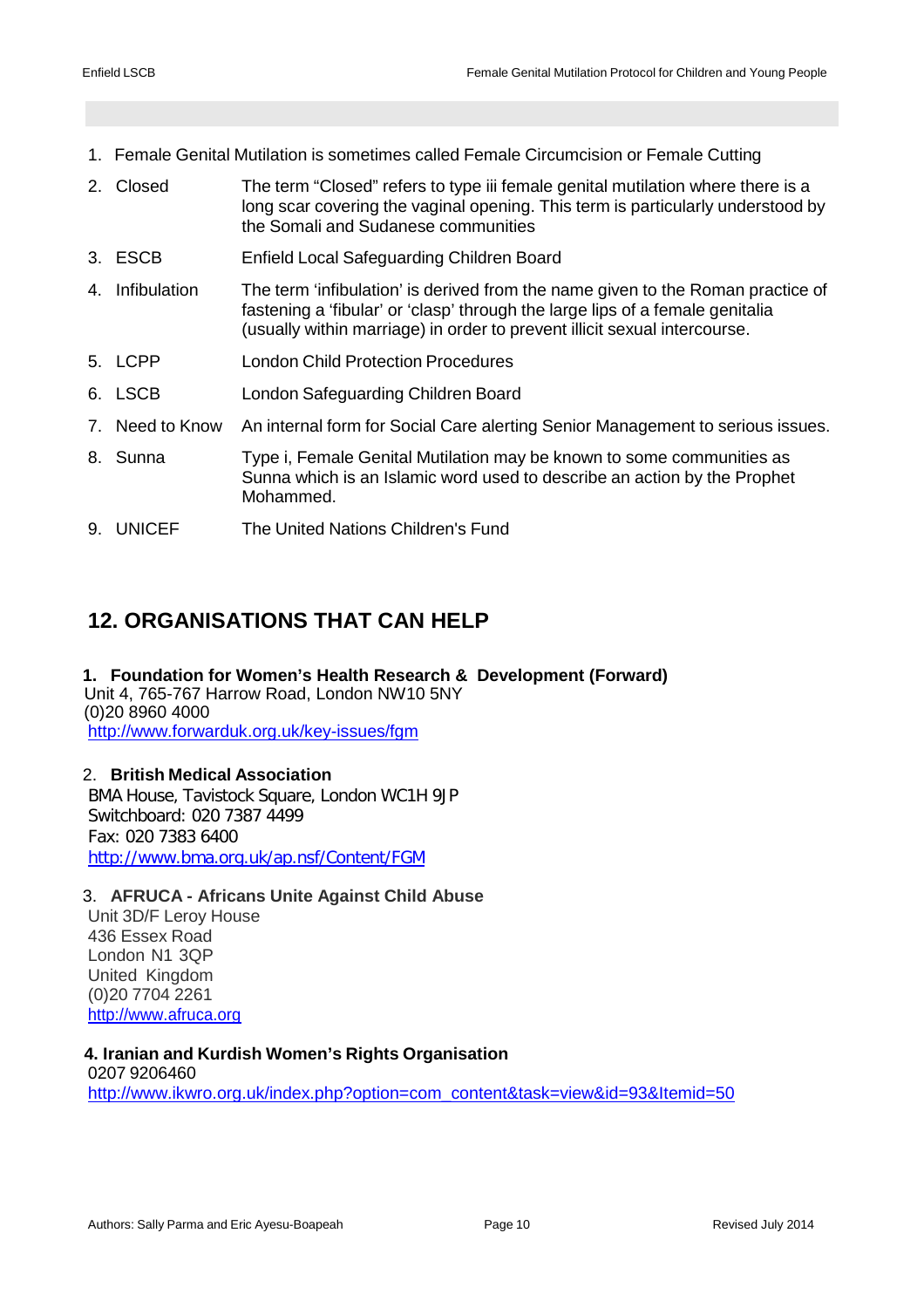#### **5. Woman Kind Worldwide**

Development House 56-64 Leonard Street London EC2A 4LT Womankind.org.uk 020 7201 9982

#### **6. FGM National Clinical Group**

C/o University College London Hospital NHS Trust, Elizabeth Garret Anderson & Obstetric Hospital, Huntley Street, London. WC1E 6DH <http://www.fgmnationalgroup.org/>

#### **7. UNICEF**

UK Helpdesk Tel: 0870 606 3377<http://www.unicef.org.uk/>

#### **8. World Health Organisation (WHO)**

European Observatory on Health Systems & Policies London School of Hygiene and Tropical Medicine Keppel Street London W1CE 7HT Telephone: 0207 927 2833 [www.euro.who.int](http://www.euro.who.int/)

**9. Primary Care Trust Enfield** Telephone: 020 8270 8101

**10. SAMAFAL – Somali Women's Group** Telephone 020 8373 2719.

#### **11. Community Partnership Advisor**

Telephone 020 8379 2680.